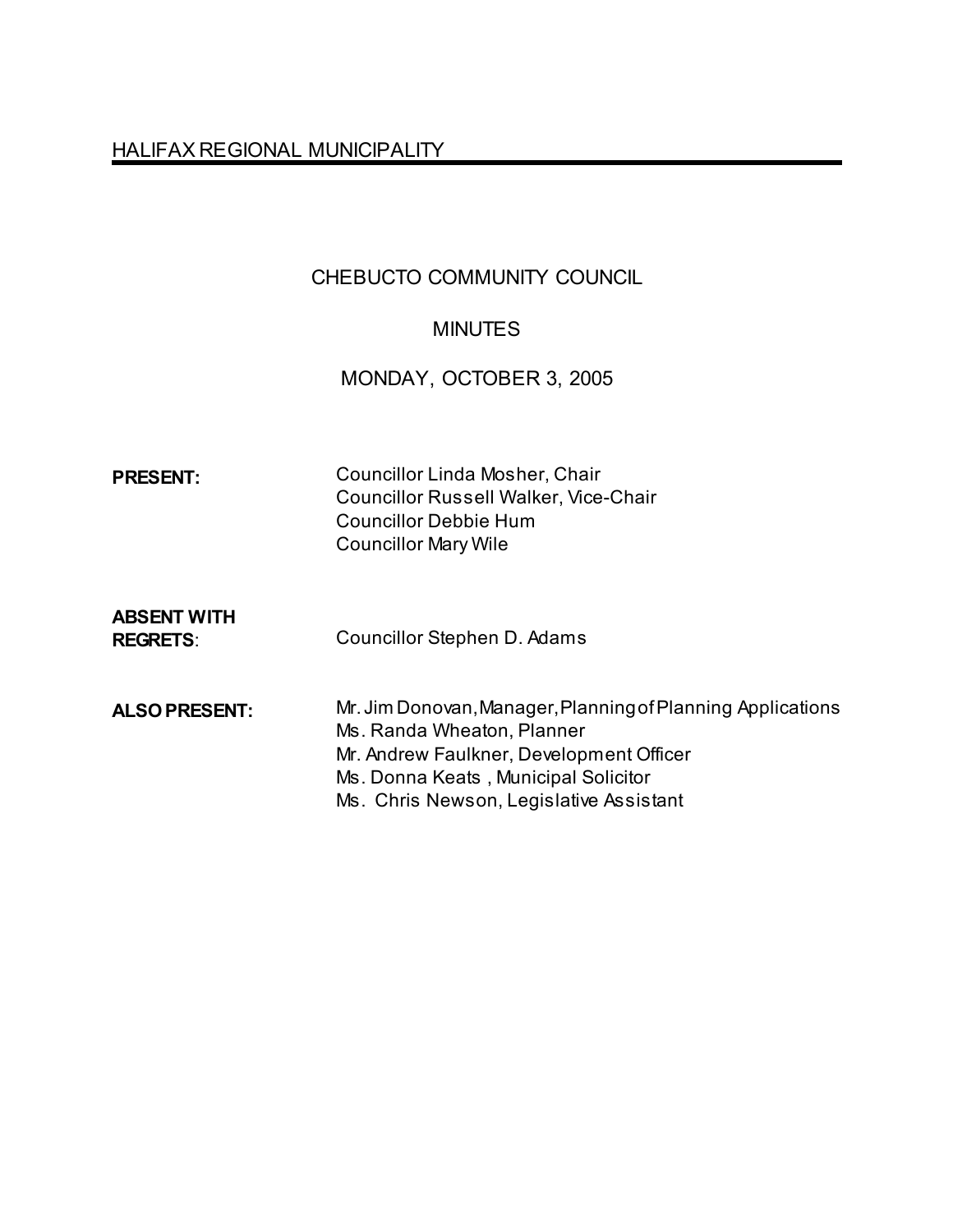### **TABLE OF CONTENTS**

| 1 <sub>1</sub> |            |                                                                                                                                                                                                                                                                        |  |
|----------------|------------|------------------------------------------------------------------------------------------------------------------------------------------------------------------------------------------------------------------------------------------------------------------------|--|
| 2.             |            |                                                                                                                                                                                                                                                                        |  |
| 3.             |            | APPROVAL OF THE ORDER OF BUSINESS AND APPROVAL OF ADDITIONS AND                                                                                                                                                                                                        |  |
| 4.             |            |                                                                                                                                                                                                                                                                        |  |
|                | 4.1        |                                                                                                                                                                                                                                                                        |  |
|                |            | 4.1.1<br>4.1.2 Proposed Sign - Shoppers Drug Mart, Herring Cove Road  4<br>4.1.3<br>Designation of Property to Parkland/Conservation - Keyworth Lane<br>4.1.5<br>4.1.6 Update on Melvin Road (Purcell's Cove area)  4                                                  |  |
| 5.             |            |                                                                                                                                                                                                                                                                        |  |
| 6.             |            |                                                                                                                                                                                                                                                                        |  |
| 7.             |            | CONSIDERATION OF DEFERRED BUSINESS - None  5                                                                                                                                                                                                                           |  |
| 8.             |            |                                                                                                                                                                                                                                                                        |  |
|                | 8.1<br>8.2 | 8.1.1 Case 00821: Amendment to the Halifax Peninsula Land Use By-<br>Law Respecting the definition of "Dwelling" and "Rooming<br>8.2.1 Appeal of the Development Officer's Decision to Deny an<br>Application for a Variance No. 12159 - 73 Drillio Crescent, Halifax5 |  |
| 9.             | 9.1        | CORRESPONDENCE, PETITIONS AND DELEGATIONS  6                                                                                                                                                                                                                           |  |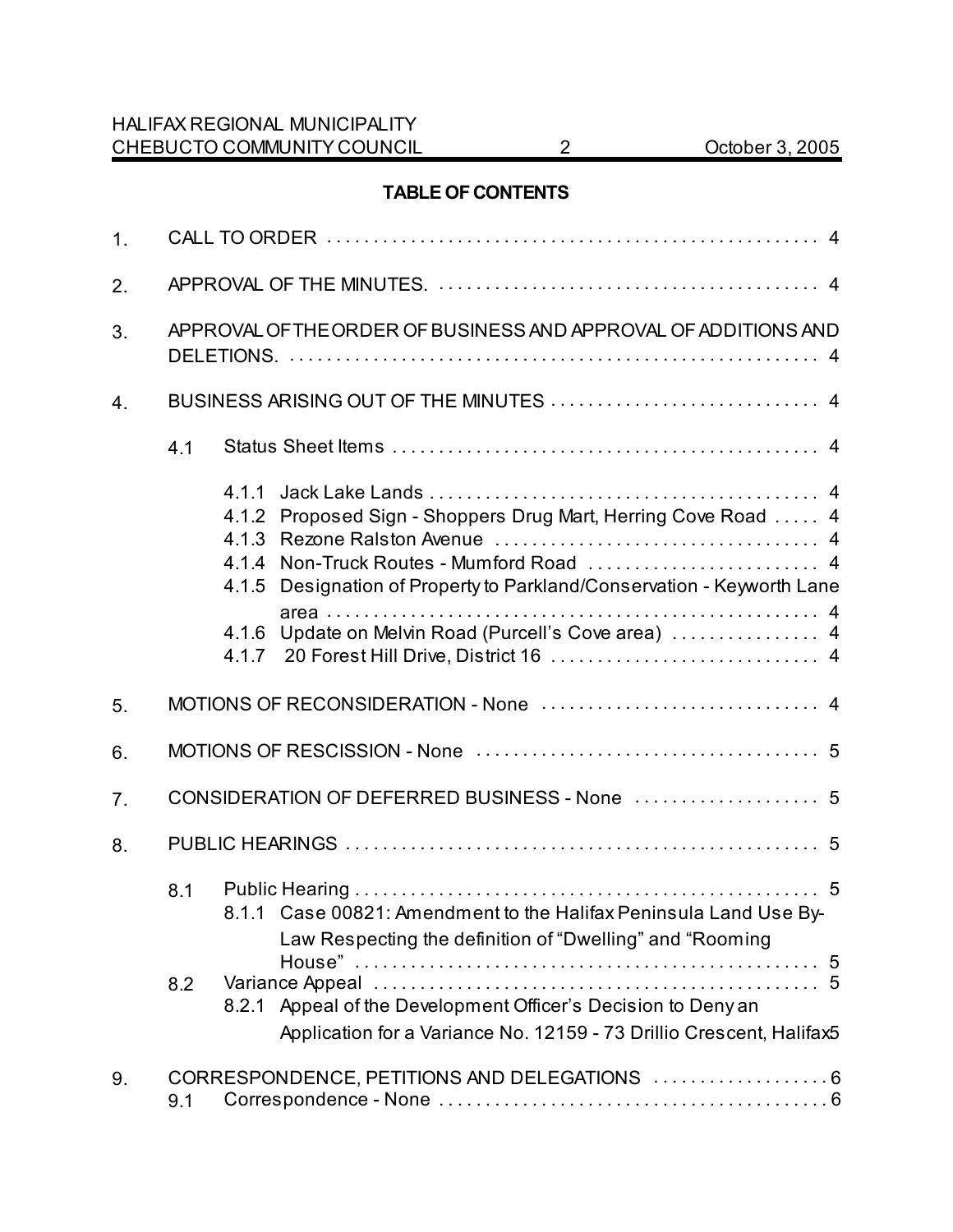### HALIFAX REGIONAL MUNICIPALITY CHEBUCTO COMMUNITY COUNCIL 3 CHEBUCTO COMMUNITY COUNCIL 3

|     | 9.2<br>9.3      |                                                                       |  |
|-----|-----------------|-----------------------------------------------------------------------|--|
| 10. | 10 <sub>1</sub> | 10.2.1 Case 00804: Installation of an FM Radio Broadcast Transmission |  |
| 11. |                 |                                                                       |  |
| 12. | 121<br>122      | Chebucto Community Council Representation on the Halifax Watershed    |  |
| 13. |                 |                                                                       |  |
| 14. |                 |                                                                       |  |
| 15. |                 |                                                                       |  |
| 16. |                 |                                                                       |  |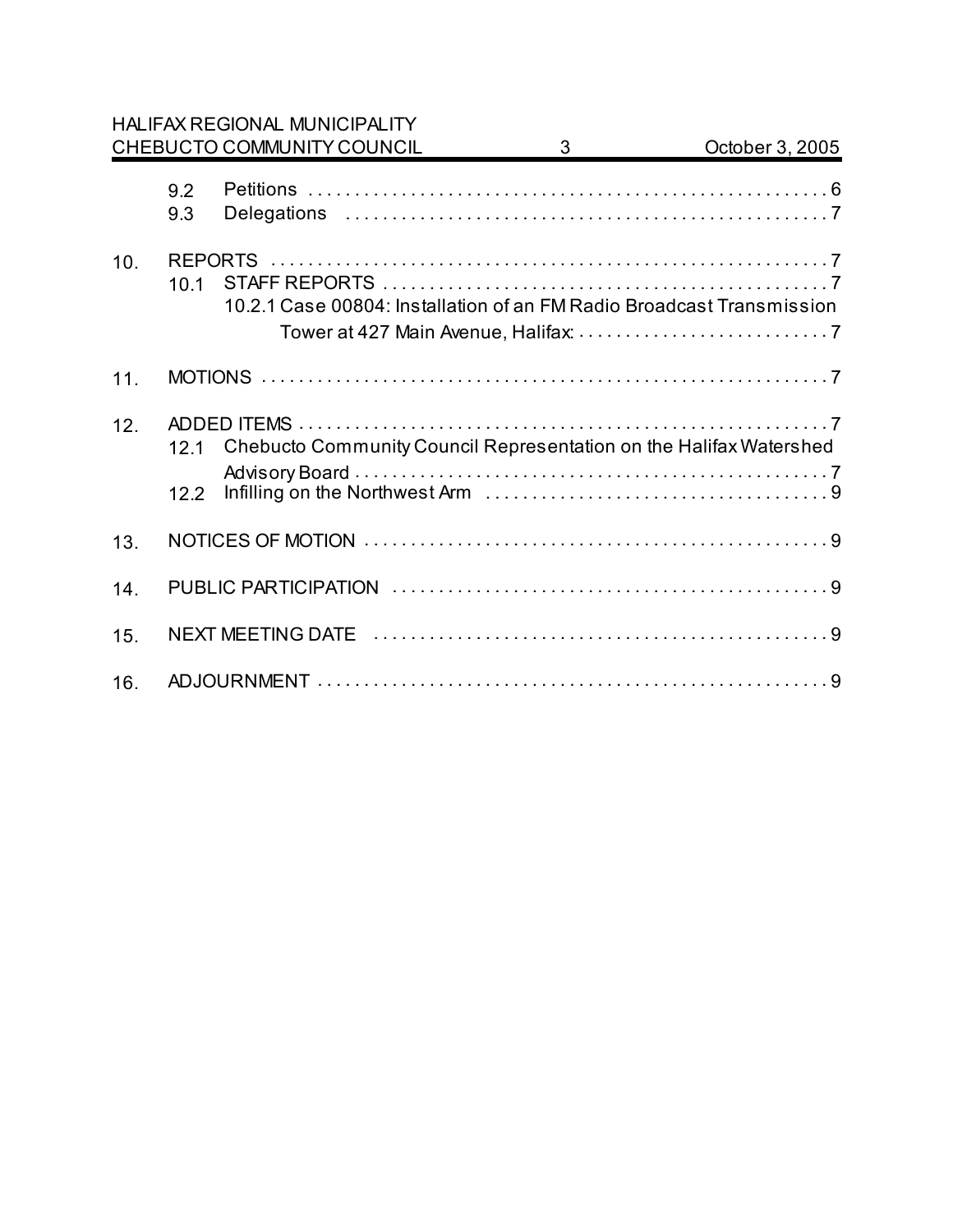### **1. CALL TO ORDER**

The Chair called the regular meeting to order at 8:56 pm in the Media Room, 1<sup>st</sup> Floor City Hall, 1841 Argyle Street.

**2. APPROVAL OF THE MINUTES** - September 12, 2005

**MOVED BY Councillor Wile, seconded by Councillor Hum that the minutes of September 12, 2005 be approved as circulated. MOTION PUT AND PASSED UNANIMOUSLY.** 

**3. APPROVAL OF THE ORDER OF BUSINESS AND APPROVAL OF ADDITIONS AND DELETIONS**

## **Addition:** 12.1 Chebucto Community Council Representation on the Halifax Watershed Advisory Committee - Councillor Mosher

12.2 Infilling on the Northwest Arm - Luc Ouellet/Councillor Mosher

**MOVED BY Councillor Walker, seconded by Councillor Hum that the agenda be approved as amended. MOTION PUT AND PASSED UNANIMOUSLY.**

#### **4. BUSINESS ARISING OUT OF THE MINUTES**

- 4.1 Status Sheet Items
	- 4.1.1 Jack Lake Lands
	- 4.1.2 Proposed Sign Shoppers Drug Mart, Herring Cove Road
	- 4.1.3 Re-Zone Ralston Avenue and Pearson Avenue from R2 General Residential to R1 Single Family Dwelling Designation
	- 4.1.4 Non Truck Routes Mumford Road
	- 4.1.5 Update on Melvin Road (Purcell's Cove area).
	- 4.1.6 20 Forest Hill Drive, District 16
	- 4.1.7 Rock Pile 182 Milsom Avenue, Halifax
	- 4.1.8 Request to have the Reclaimed Parkland at the Corner of Parkland Drive and Langbrae Drive Named in Honour of the Year of the Veteran.

**MOVED BY Councillor Walker, seconded by Councillor Hum that the status sheet items be deferred to the November 7, 2005 meeting. MOTION PUT AND PASSED UNANIMOUSLY.**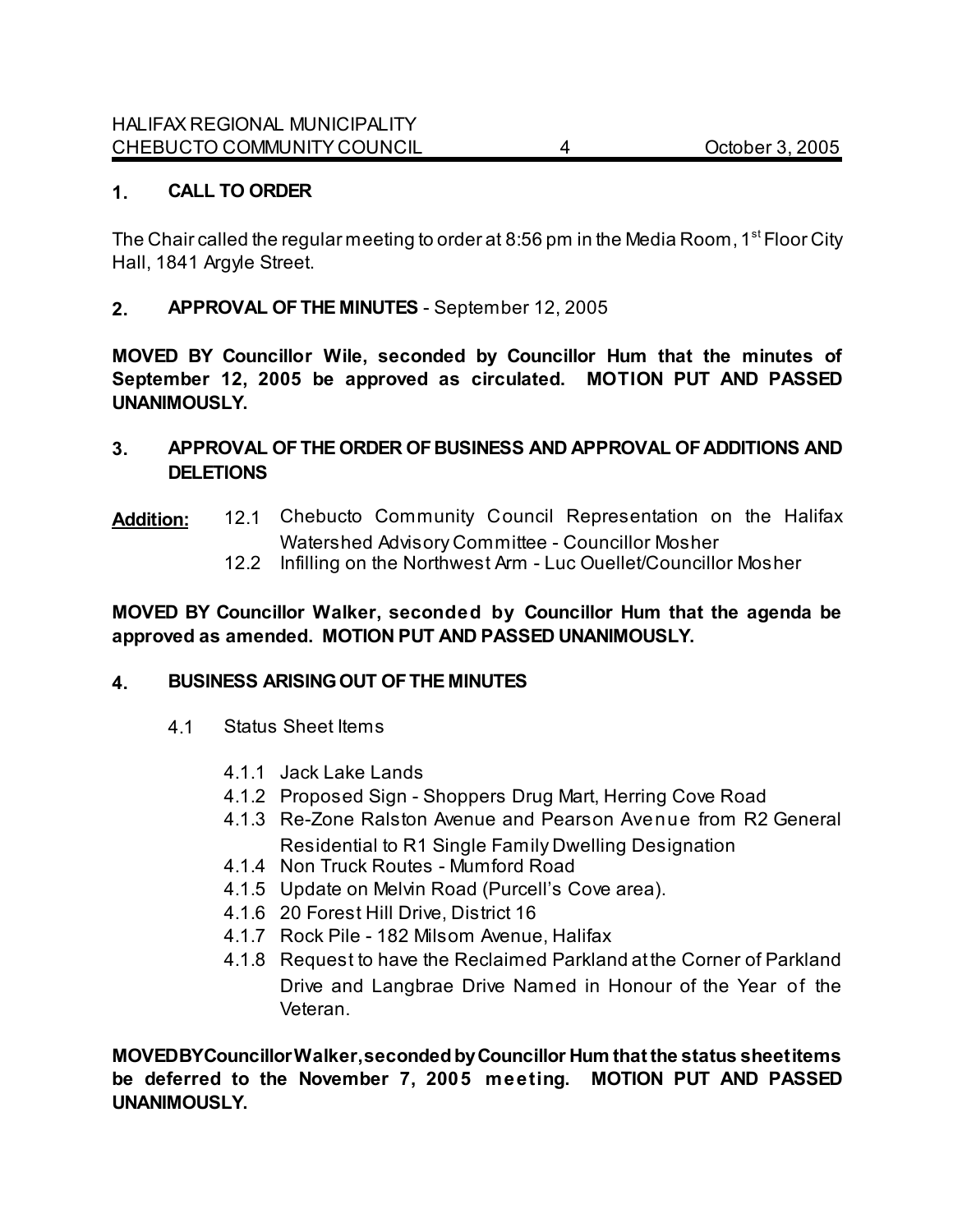- **5. MOTIONS OF RECONSIDERATION None**
- **6. MOTIONS OF RECISSION None**
- **7. CONSIDERATION OF DEFERRED BUSINESS None**
- **8. PUBLIC HEARINGS**
- **8.1 Public Hearing**
- 8.1.1 Case 00821: Amendment to the Halifax Peninsula Land Use By-Law Respecting the definition of "Dwelling" and "Rooming House"

The joint public hearing was held and closed during the joint meeting with Peninsula Community Council See the minutes for the joint meeting of Peninsula/Chebucto Community Council.

### **8.2 Variance Appeal**

- 8.2.1 Appeal of the Development Officer's Decision to Denyan Application for a Variance No. 12159 - 73 Drillio Crescent, Halifax.
- A staff report dated September 22, 2005 was before Community Council.

Mr. Andrew Faulkner, Development Officer, presented the report.

Councillor Mosher opened the variance hearing calling for any resident's within thirty (30) metres of 73 Drillio Crescent to come forward at this time if they wished to comment.Ms. Donna Keats, Municipal Solicitor, clarified for Councillor Mosher that a person who has entered a purchase agreement as well as the current owner of the property are both able to speak to the issue.

#### **Variance Hearing**

### **Mr. George Kinsman,** Recently Entered a Purchase Agreement for the Property at 73 Drillio Crescent

Mr. Kinsman commented that he was not aware of the variance being required when he purchased the property. He explained that the developer had shown him the plans with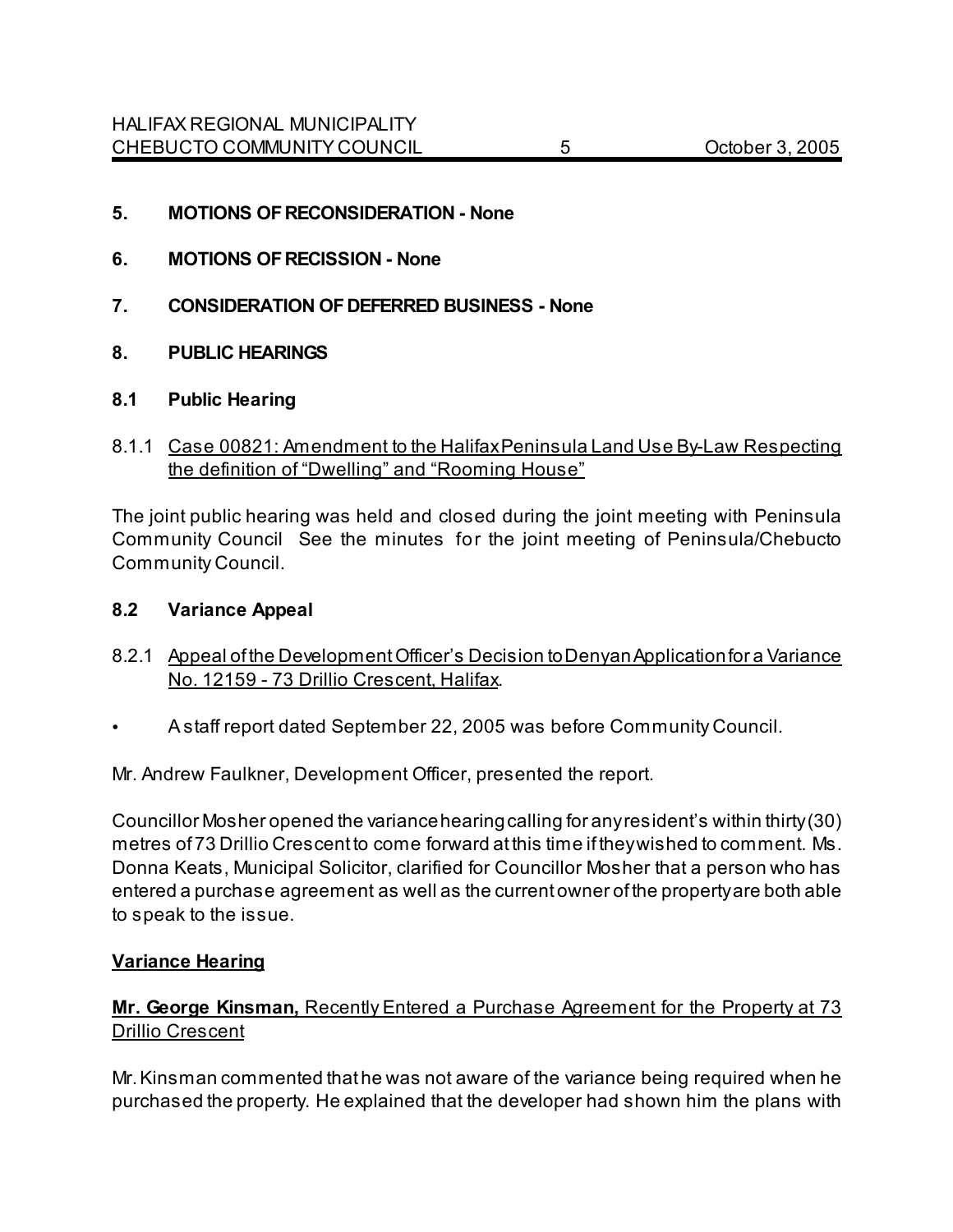| <b>HALIFAX REGIONAL MUNICIPALITY</b> |                 |
|--------------------------------------|-----------------|
| CHEBUCTO COMMUNITY COUNCIL           | October 3, 2005 |

the chimney on the exterior of the dwelling. Mr. Kinsman added that he assumed the developer would have checked all the requirements before selling the property. He commented that he feels the development officer's decision should be overturned and the variance permitted.

Councillor Mosher called for any further speakers for or against this variance. Hearing no further speakers it was **MOVED BY Councillor Walker, seconded by Councillor Hum that the variance hearing be closed. MOTION PUT AND PASSED.** 

Councillors Hum and Mosher inquired how the purchase and sale agreement could go through without an approved set of plans regarding the chimney additions. Mr. Faulkner responded that the revisions came after the permit was submitted and approved. Those revisions did not comply with the Land Use By-Law (LUB).

Mr. Faulkner further responded to Councillor Mosher that the "intentional disregard " aspect occurred when the owner sold the property and it was not so much "intentional disregard" but more lack of awareness of the sideyard setbacks. Councillor Mosher responded that it was her understanding that the owner applied for the permit, was told no, but proceeded to build anyway. Mr. Faulkner responded that the developer had done a lot of work in the county areas (which has different requirements in their LUB) and did not realize there would be a problem with the revisions.

Mr. Faulkner confirmed for Councillor Wile that the chimney protrusion could be placed on the interior of the dwelling as it is for a propane fireplace. Councillor Wile commented that she would not like to see a precedent set and suggested the plans be redesigned to have the fireplace protrusion on the interior of the dwelling.

Councillor Mosher commented that although it is only a matter of a few feet, approval would be setting a precedent. She added that if a developer is more familiar with outlying areas then they should become more aware of the city sideyard setbacks.

**MOVED BY Councillor Wile, seconded by Councillor Hum that Chebucto Community Council uphold the Development Officer's decision to deny the variance. MOTION PUT AND PASSED.** 

### **9. CORRESPONDENCE, PETITIONS AND DELEGATIONS**

- 9.1 Correspondence None
- 9.2 Petitions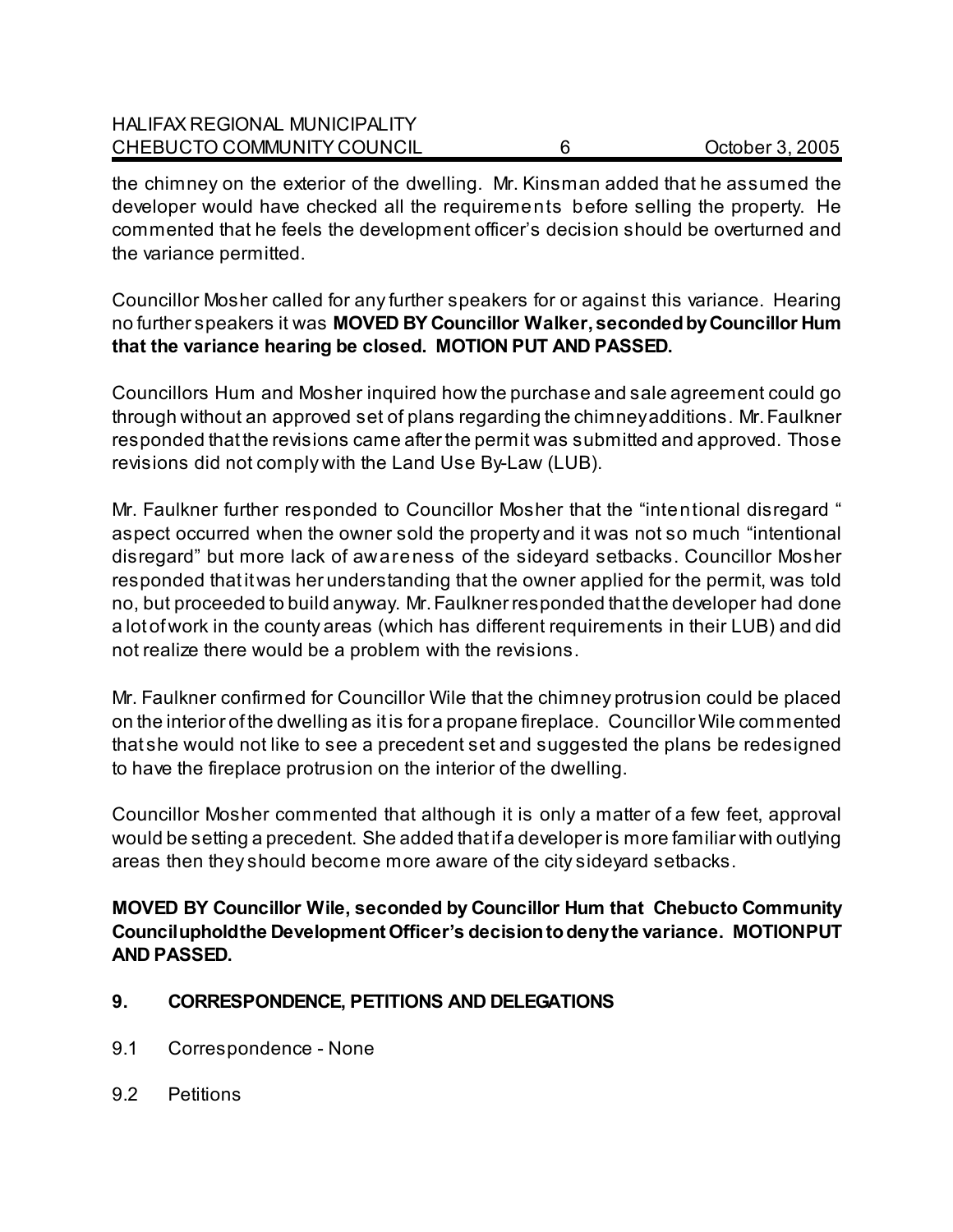### 9.2.1 Kearney Lake Road

Councillor Hum submitted a petition on behalf of 69 residents of the Kearney Lake Road area in regards to traffic concerns. The area in question ranges along Kearney Lake Road from Highway 102 (Bicentennial Highway) to the Bedford Highway. Concerns listed in the petition are: Speeding, Crossing Dangers and Truck Traffic. The petition is to be forwarded to Mr. Ken Reashor, Traffic Authority, Chief Frank Beazley, Mayor Kelly and Staff Sergeant Mosher.

9.3 Delegations - None

### **10. REPORTS**

#### **10.1 STAFF REPORT**

- 10.1.1 Case 00804: Installation of an FM Radio Broadcast Transmission Tower at 427 Main Avenue, Halifax
- A staff report dated September 20, 2005 was before Community Council.

Ms. Randa Wheaton, Planner, presented the report. Mr. Walter Labucki of CHUM Limited was also present to respond to any questions of Council.

Ms. Wheaton circulated a revised site map indicating the new location of the proposed CHUM tower and an alternate recommendation for Community Council's consideration. Chebucto Community Council approved the alternate recommendation as follows:

### **MOVED BY Councillor Walker, seconded by Councillor Wile that Chebucto Community Council:**

- **1. Forward a negative recommendation to Industry Canada in relation to the proposal by CHUM Limited, as a result of concerns related to the close proximity of multiple unit residential development to the proposed location for a new FM radio broadcast transmission tower at 427 Main Avenue, Halifax (PID No. 00330845) as shown on Map 1 attached to the staff report dated September 20, 2005.**
- **2. Forward a positive recommendation to Industry Canada in relation to a new location proposed by CHUM Limited for a new FM radio broadcast transmission**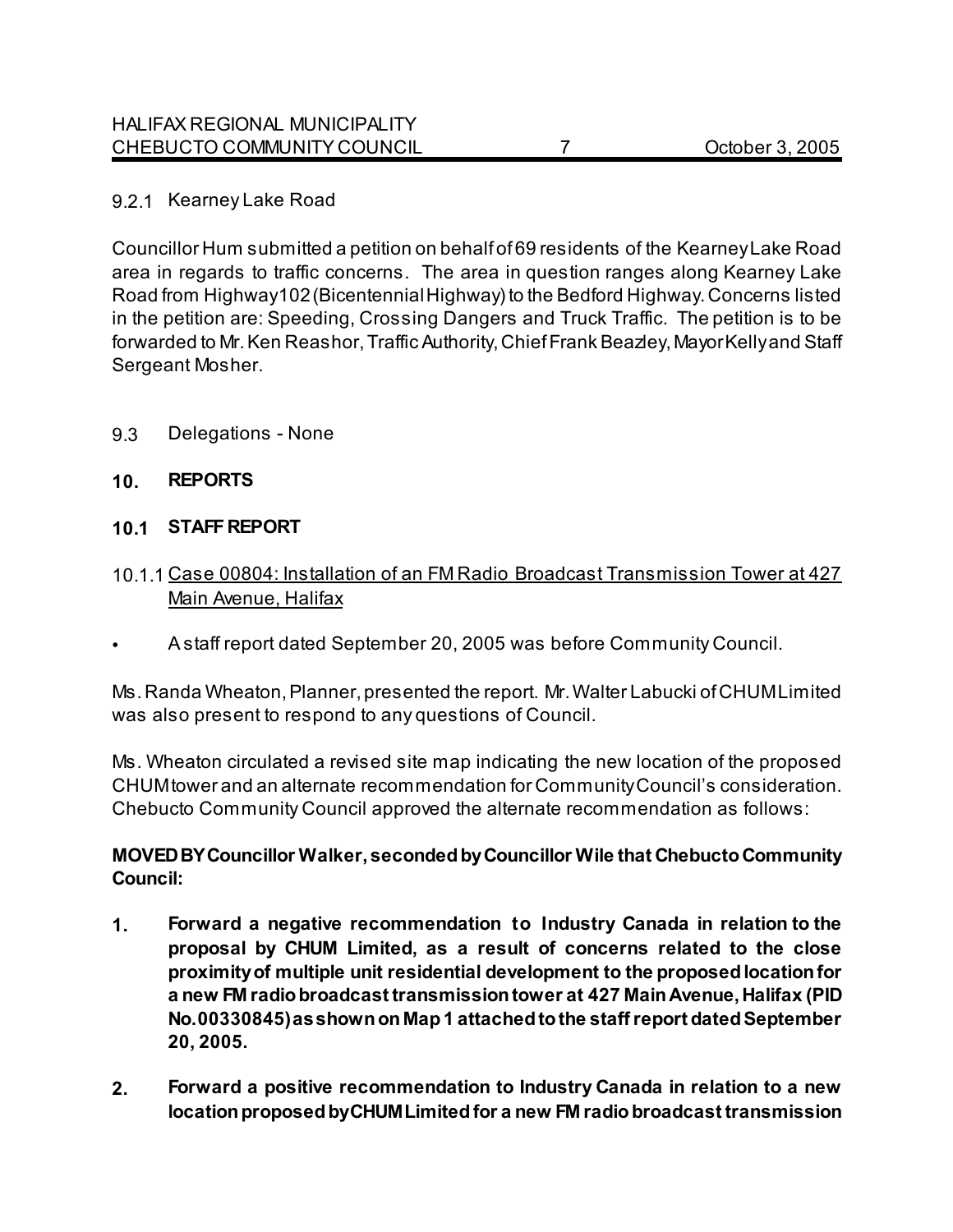**tower on Halifax Regional Water Commission watershed lands adjacent to the Bicentennial Highway subject to a lease agreement approved by Halifax Regional Council.** 

#### **MOTION PUT AND PASSED.**

- **11. MOTIONS None**
- **12. ADDED ITEMS**
- 12.1 Chebucto Community Council Representation on the Halifax Watershed Advisory **Board**

Councillor Mosher suggested rotational representation on the Halifax Waters hed Advisory Committee (HWAB) by the five serving members of the Chebucto Community Council. She explained that each Councillor would be required to attend only one HWAB meeting every five weeks.

Councillor Hum advised that it was her understanding that District 16, her district, was covered by the Bedford Watershed Advisory Board.

Councillors Wile and Walker raised a concern with continuity and suggested it would be better to have one Councillor serving and attending all meetings. Councillor Walker advised that he has previously served a two year term on the HWAB.

Councillor Wile volunteered to be the Chebucto Community Council representative on the Halifax Watershed Advisory Board and it was **MOVED BY Councillor Walker, seconded by Councillor Hum that Chebucto Community Council appoint Councillor Wile to the Halifax Watershed Advisory Board effective November 1, 2005.** 

Councillor Mosher will attend the October meeting of the Halifax Watershed Advisory Board.

#### **MOTION PUT AND PASSED.**

#### 12.2 Infilling on the North West Arm

• An e-mail from Luc Ouellet, Planner, was received on October 3, 2005

Mr. Ouellet requested that Chebucto Community Council consider approving a request to The Honourable Minister Regan to issue a temporary moratorium on the authorization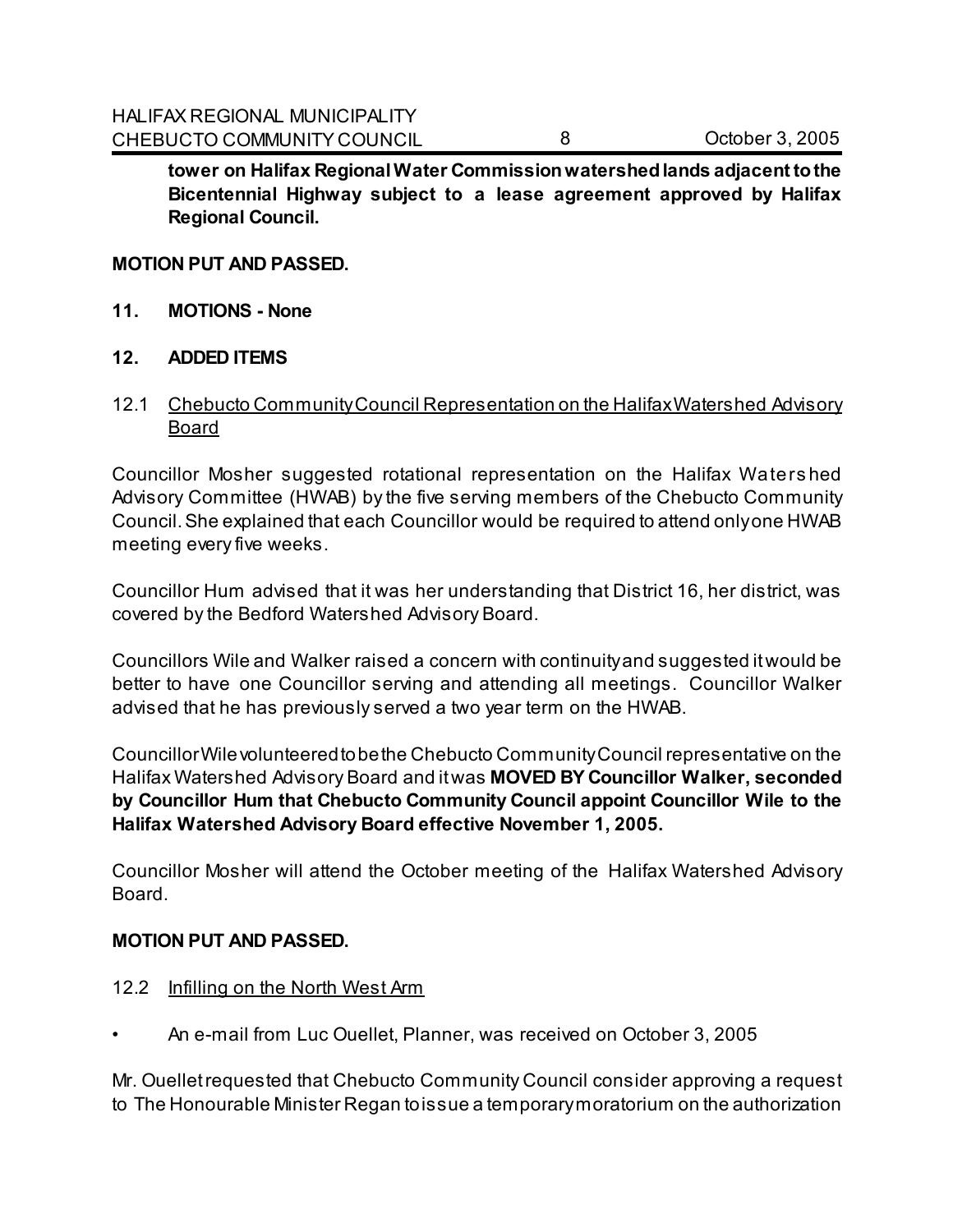of any further infilling of water lots on the Northwest Arm, in the period leading up to January 17, 2006. A draft letter to the Minister was attached to the e-mail.

**MOVED BY Councillor Walker, seconded by Councillor Wile, that Chebucto Community Council recommend:**

- **1. Whereas Halifax Regional Council initiated a Municipal Planning Strategy amendment process on August 9, 2005, to establish policies and regulations aimed at controlling development ad subdivision on water lots infilled along either side of the Northwest Arm.**
- **2. Whereas there have been a lot of community concerns expressed that further infilling will occur on the Northwest Arm before proper land use policies and regulations are in place.**
- **3. Whereas staff will be introducing Municipal Planning Strategy and Land Use By-Law amendments to Halifax Regional Council on or before January 17, 2006.**
- **4. Chebucto Community Council therefore urges that the Minister of Fisheries and Oceans Canada request his staff not to issue any further authorization for the infilling of water lots on the Northwest Arm in the period leading up to January 17, 2006.**

### **MOTION PUT AND PASSED.**

- **13. NOTICES OF MOTION None**
- **14. PUBLIC PARTICIPATION**

### **Mr. Michael Shacklock, Walter Havill Drive**

Mr. Shacklock requested an update on the Stoneridge Subdivision matter that was dealt with at a public hearing by Chebucto Community Council on June 27, 2005. Councillors Walker and Mosher advised that there was no update available at this time. It was suggested that Mr. Shacklock contact the planning department at the West End Mall.

### **15. NEXT MEETING DATE** - November 7, 2005

### **16. ADJOURNMENT**

The meeting adjourned at 9:44 pm.